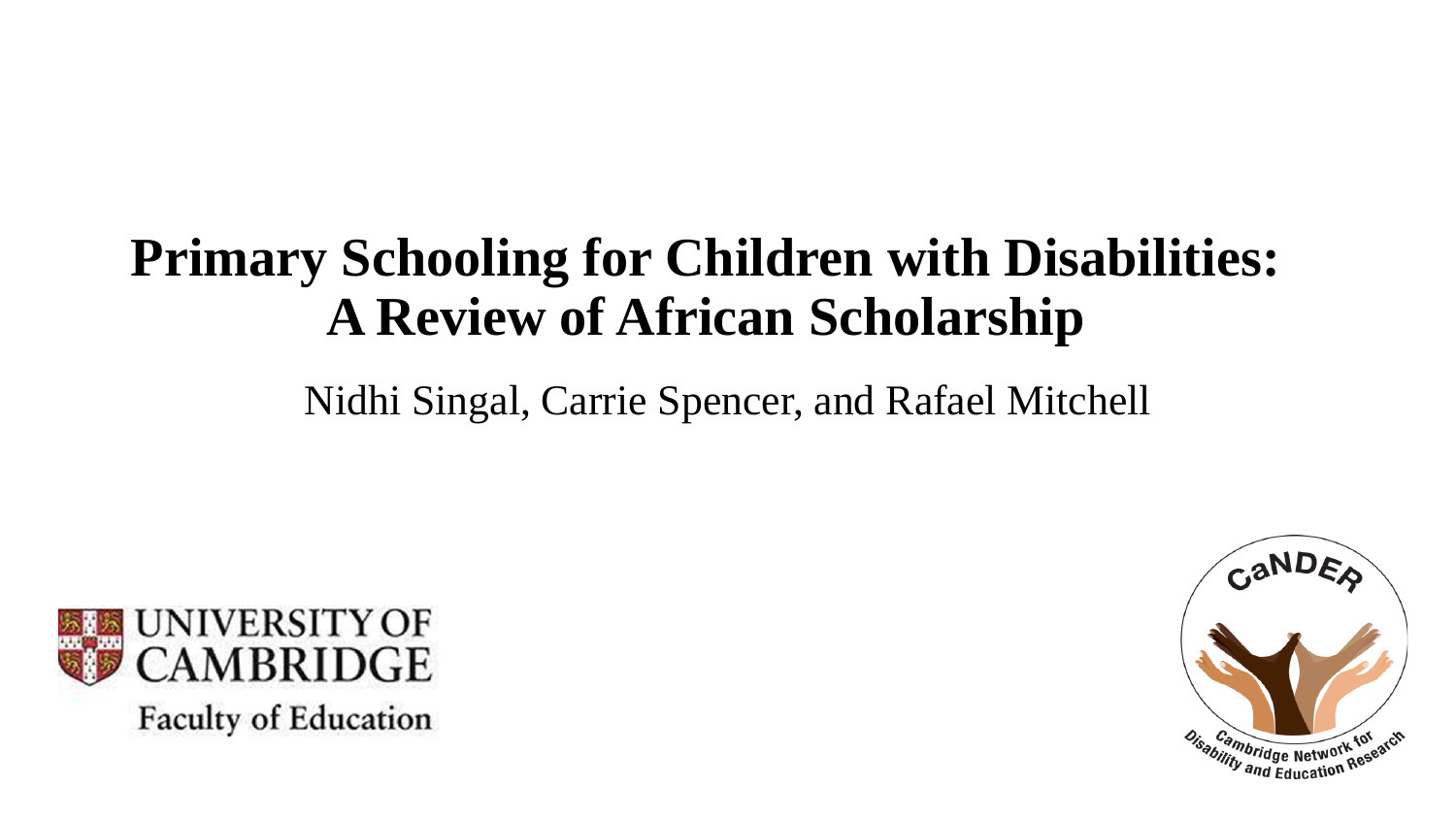# Focus and parameters of the review

What patterns exist in publications on disability and education by researchers based in Sub-Saharan Africa?

What are the salient findings emerging from this body of research?

What are the implications for current policy, practice and research?

- African Education Research Database (AERD): written by at least one researcher based in the region
- 48 countries in the region, except for South Africa
- cataloged with the keyword "disability"
- english language articles only
- analysis took place in Jan 2020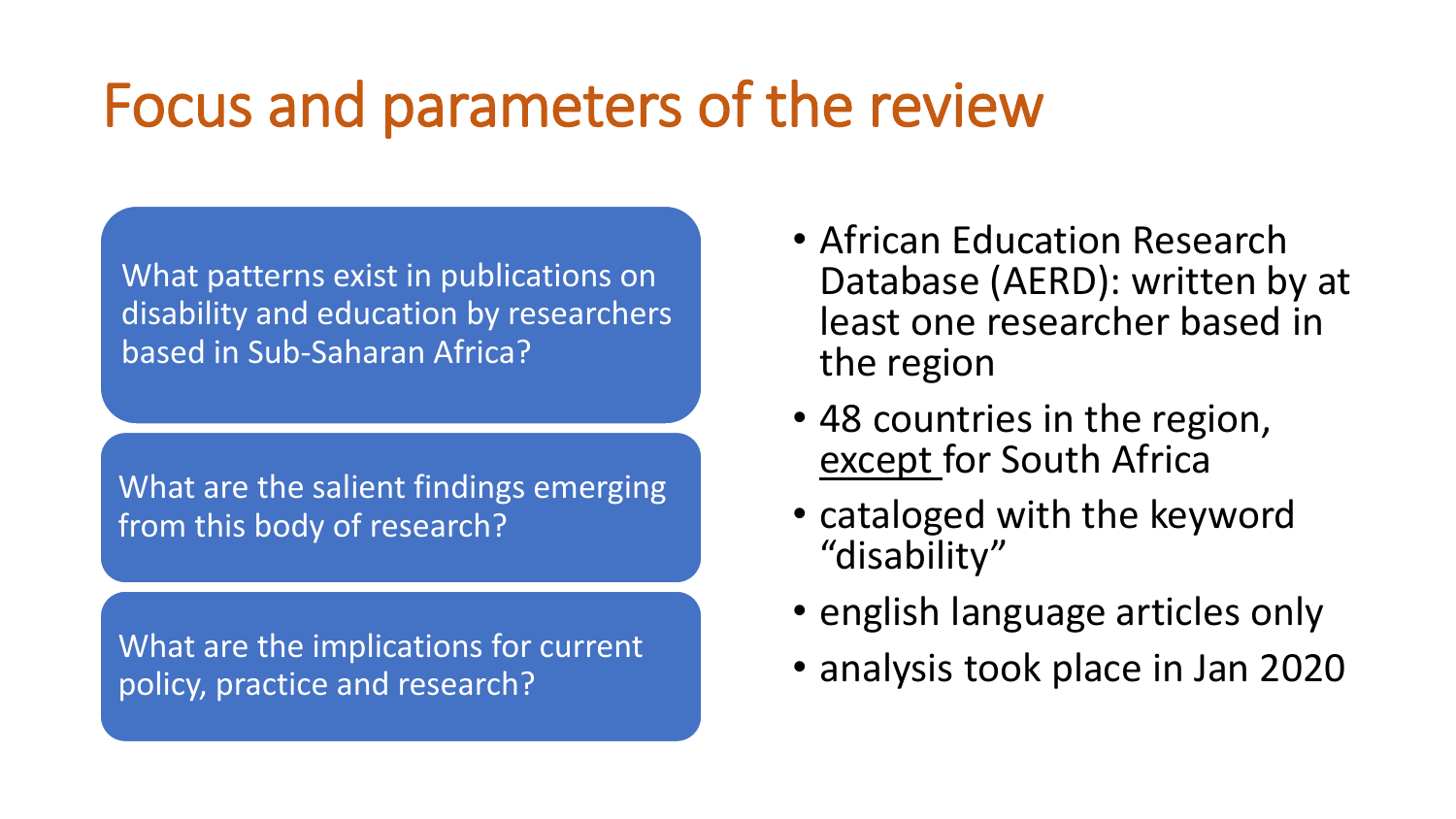## Focus of articles

Of the 1,650 articles, 87 were catalogued with the keyword 'disability' (5.3%)

|                                  | # of studies | % of total |
|----------------------------------|--------------|------------|
| <b>Early childhood education</b> | 7            | 8.0        |
| <b>Primary education</b>         | 39           | 44.8       |
| <b>Secondary education</b>       | 23           | 26.4       |
| <b>Higher education</b>          | 19           | 21.8       |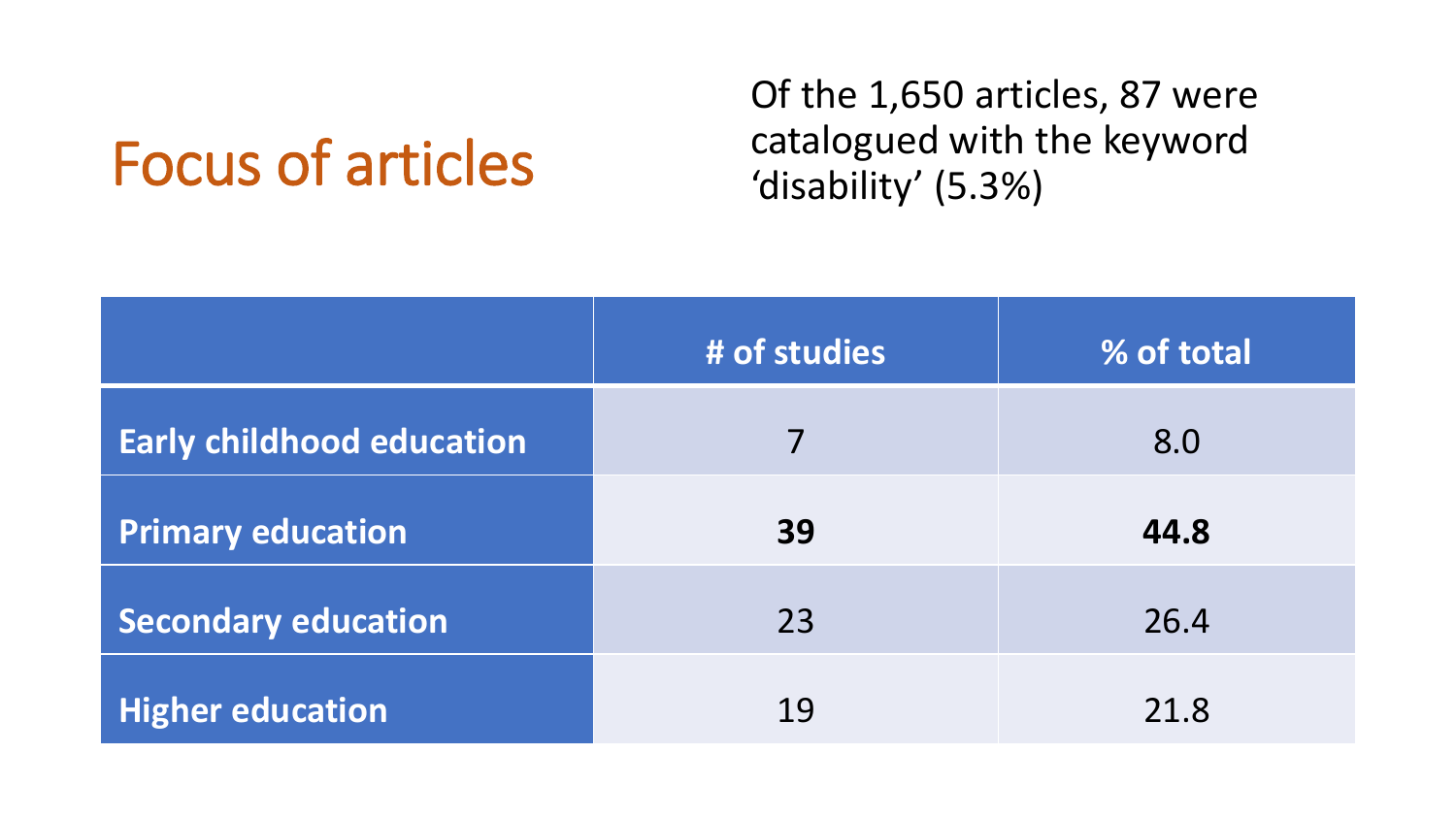#### Country wise distribution



- Research is concentrated in fewer nations; 7 countries- just one paper
- 14/39 written solely by SSA based authors: single authored (9) and collaborations within the region (5)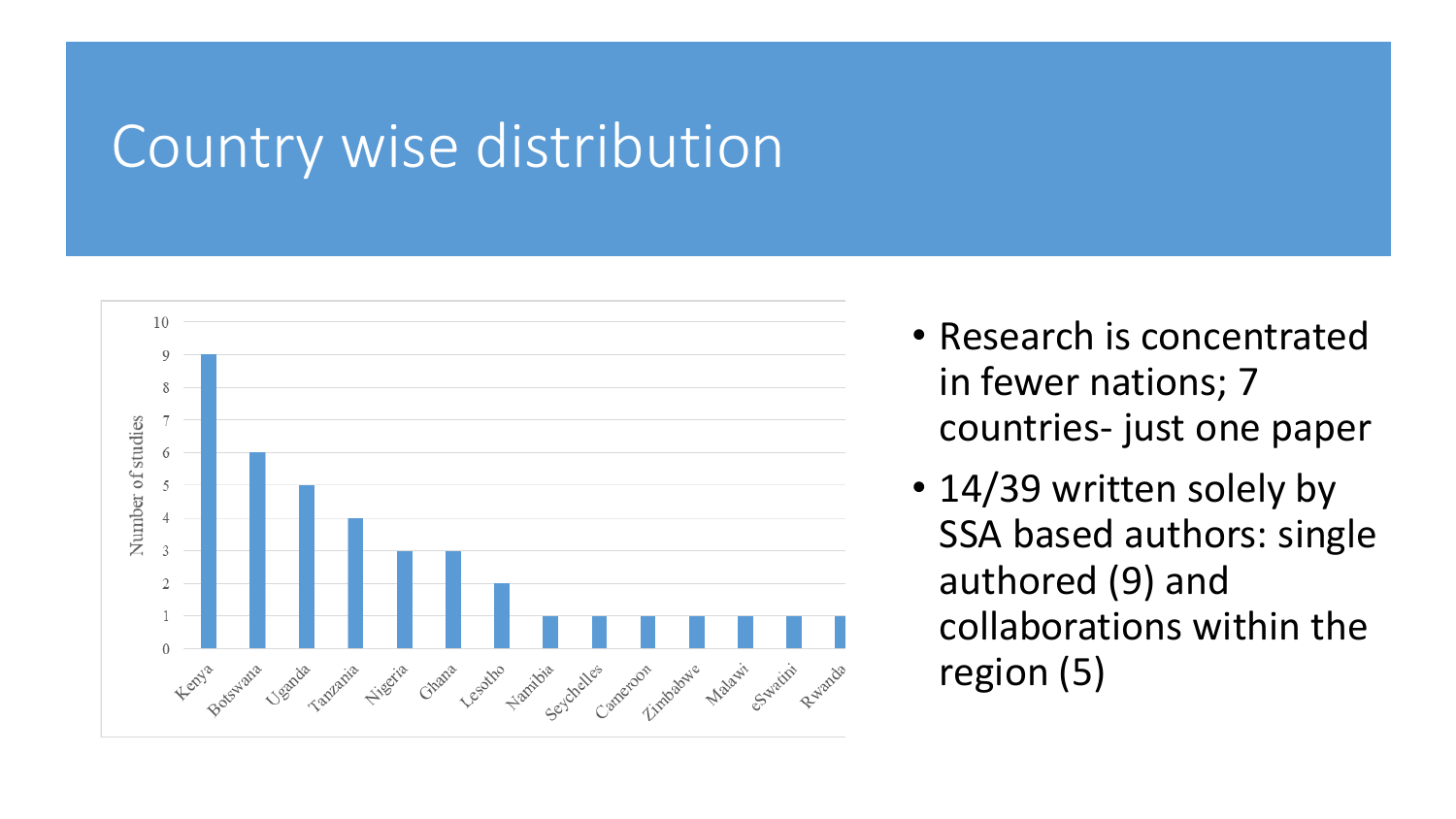### Type of research and disability focus



- Policy reviews (4)
- Testing the efficacy of specific interventions (6)
- Implementation of inclusive education (28)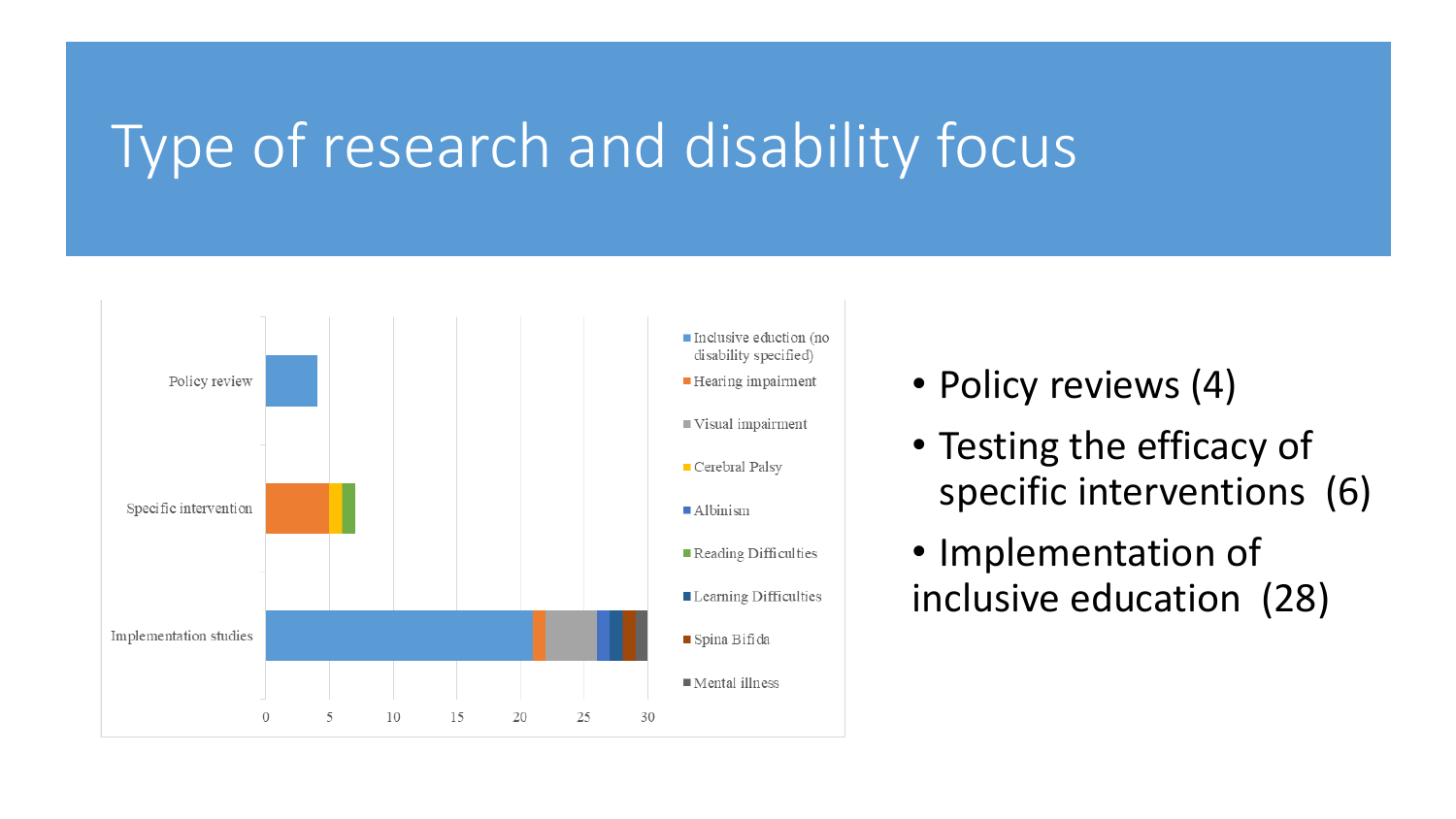Research focus, stake holder groups and methods

#### **Implementation studies**

- Large scale quantitative= 3
- Small scale quantitative = 5
- Qualitative methods= 19
- Mixed methods= 1

| Attitudes, beliefs and<br>experiences (12) | Parents (2)                                           |                                 |  |
|--------------------------------------------|-------------------------------------------------------|---------------------------------|--|
|                                            | Family/community (3)                                  |                                 |  |
|                                            | Teachers (5)                                          |                                 |  |
|                                            | Children (2)                                          |                                 |  |
| Teachers and teaching (15)                 |                                                       |                                 |  |
|                                            | Teacher knowledge (3)                                 |                                 |  |
|                                            | Teaching practice (10)                                |                                 |  |
|                                            | Teacher training (2)                                  |                                 |  |
|                                            |                                                       |                                 |  |
|                                            | Interactions between different stakeholder groups (5) | <b>Outcomes</b><br>for $CWD(1)$ |  |
|                                            |                                                       |                                 |  |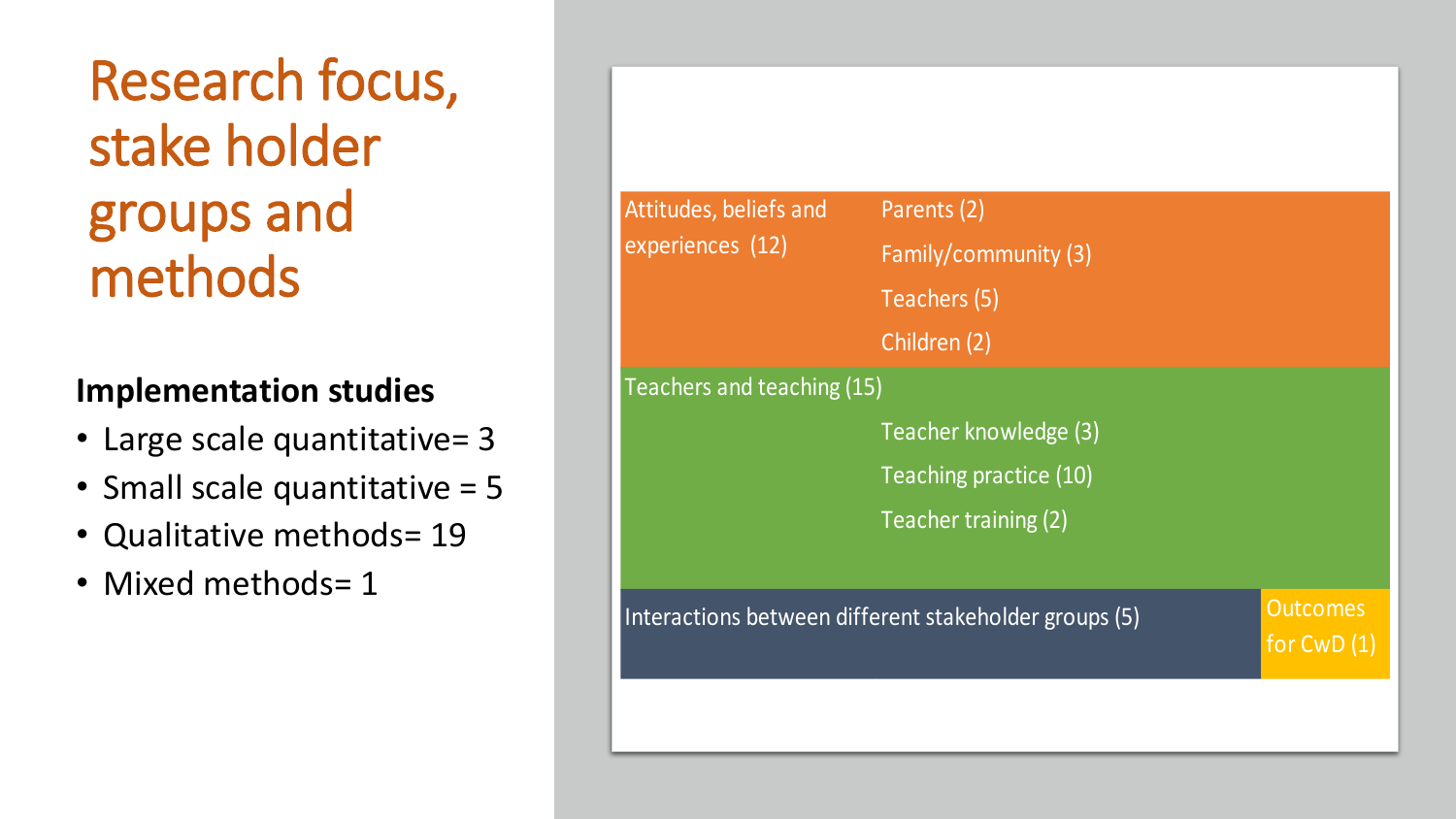# Moving forward: recurring themes

- Need to develop contextualized understandings of inclusive education
- Adopt systems level change
- Include voices of children with disabilities
- Identify and adopt local strategies